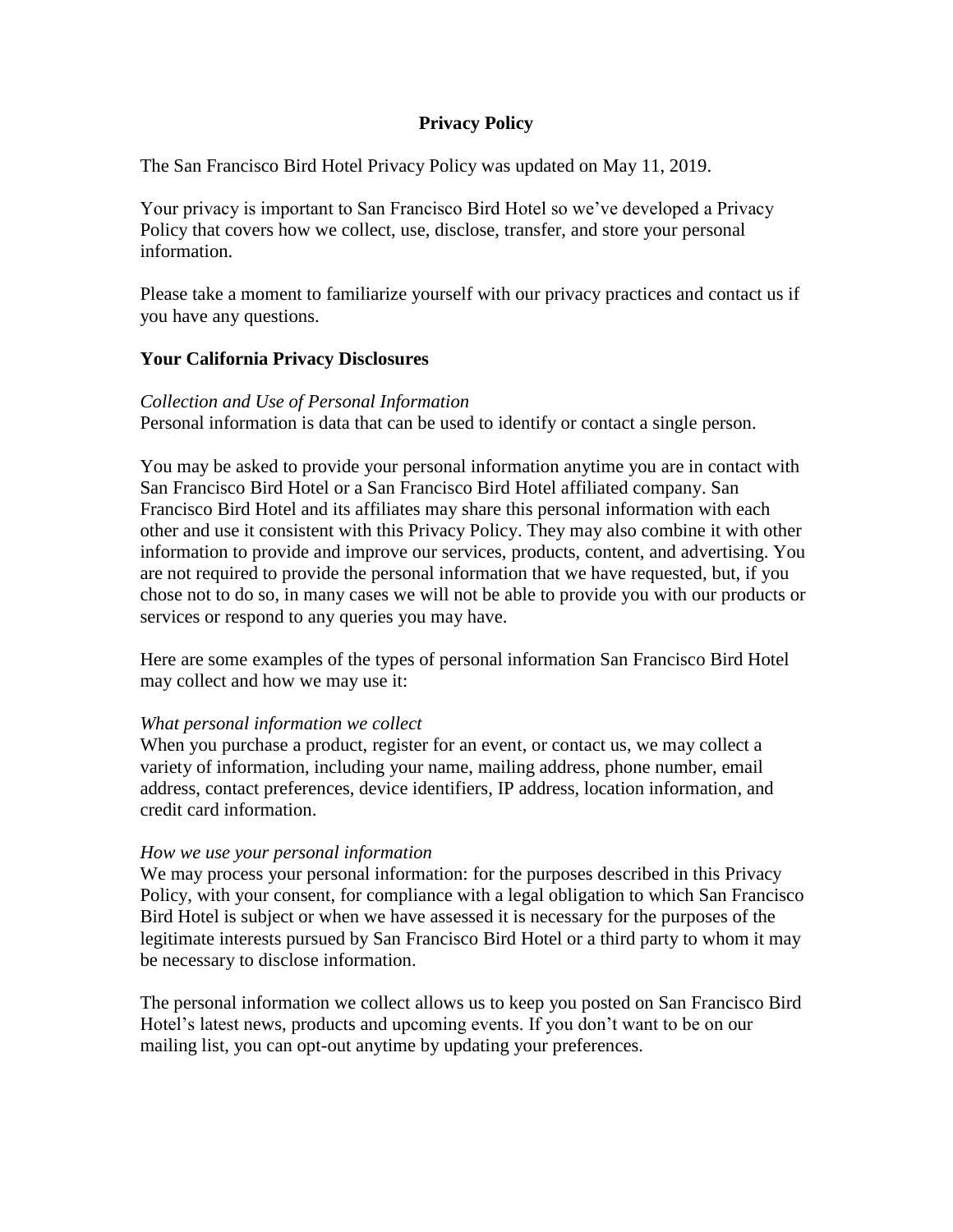We also use personal information to help us create, deliver, and improve our services, products, content, and marketing.

From time to time, we may use your personal information to send important notices, such as communications about purchases and changes to our terms, conditions, and policies. Because this information is important to your interaction with San Francisco Bird Hotel, you may not opt-out of receiving these communications.

We may also use personal information for internal purposes such as auditing, data analysis, and research to improve San Francisco Bird Hotel's services, products, and customer communications.

### *Collection and Use of Non-Personal Information*

We also collect data in a form that does not, on its own, permit direct association with any specific individual. We may collect, use, transfer, and disclose non-personal information for any purpose. The following are some examples of non-personal information that we collect and how we may use it:

### *Cookies and Other Technologies*

Similar to most websites, we gather some information automatically that is stored in log files. This information includes Internet Protocol (IP) addresses, browser type and language, Internet Service Provider (ISP) addresses, referring and exit websites and applications, operating system, date/time stamps, and clickstream data.

We use this information to understand and analyze trends, to administer the site, to learn about customer behavior on the site, to improve our services, and to gather information about our customers. San Francisco Bird Hotel may use this information in our marketing services.

#### *Disclosure to Third Parties*

At times San Francisco Bird Hotel may make certain personal information available to strategic partners that work with San Francisco Bird Hotel to provide services or products, or that help San Francisco Bird Hotel market to customers.

#### *Service Providers*

San Francisco Bird Hotel shares personal information with companies who provide services such as fulfilling customer orders and delivering products to you. These companies are obligated to protect your information and may be located wherever San Francisco Bird Hotel operates.